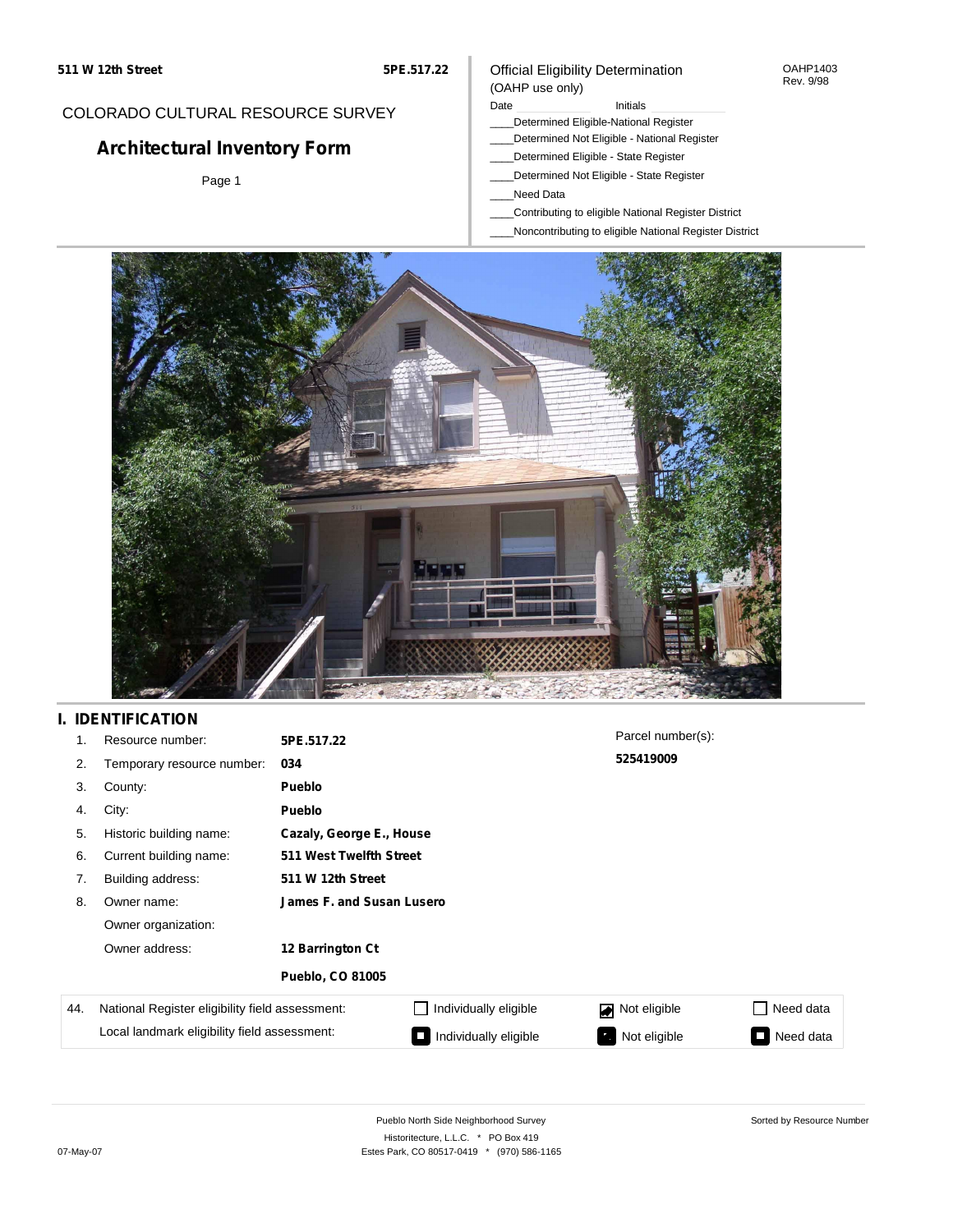Sorted by Resource Number

## **Architectural Inventory Form**

Page 2

### **II. GEOGRAPHIC INFORMATION**

| 9.  | P.M.<br>6th             | Township:<br><b>20S</b><br>Range:                                     | 65W     |  |
|-----|-------------------------|-----------------------------------------------------------------------|---------|--|
|     | 1/4<br><b>NW</b>        | of NW<br>of <b>SE</b><br>1/4<br>1/4<br>SE.<br>of Section<br>of<br>1/4 | 25      |  |
|     | 10. UTM reference zone: | 13                                                                    |         |  |
|     | Easting:                | 533814<br>Northing:                                                   | 4236538 |  |
| 11. | USGS quad name:         | <b>Northeast Pueblo</b><br>Scale:                                     | 7.5     |  |
|     | Year:                   | 1961 (Photorevised 1970 and<br>1974)                                  |         |  |
| 12. | $Lot(s)$ :              | Lot 13; Block 37                                                      |         |  |
|     | Addition:               | Year of addition:<br><b>County Addition</b>                           | 1869    |  |

13. Boundary description and justification:

The boundary, as described above, contains but does not exceed the land historically associated with this property.

Metes and bounds exist:

П

### **III. ARCHITECTURAL DESCRIPTION**

| 14. | Building plan (footprint, shape):<br>Other building plan descriptions: | <b>Rectangular Plan</b>                            |                       |
|-----|------------------------------------------------------------------------|----------------------------------------------------|-----------------------|
| 15. | Dimensions in feet (length x width):                                   | 1,122 square feet                                  |                       |
| 16. | Number of stories:                                                     | 11/2                                               |                       |
| 17. | Primary external wall material(s):                                     | Wood/Shingle<br><b>Wood/Plywood/Particle Board</b> | Other wall materials: |
| 18. | Roof configuration:                                                    | <b>Gabled Roof/Front Gabled Roof</b>               |                       |
|     | Other roof configurations:                                             |                                                    |                       |
| 19. | Primary external roof material:                                        | <b>Asphalt Roof/Composition Roof</b>               |                       |
|     | Other roof materials:                                                  |                                                    |                       |
| 20. | Special features:                                                      | Fence                                              |                       |
|     |                                                                        | Porch                                              |                       |
|     |                                                                        | <b>Ornamentation/Decorative Shingles</b>           |                       |

21. General architectural description:

Oriented to the south, this house rests on a combination of sandstone and concrete-block foundations, painted cream, with 1light, hopper basement windows. Cream-painted, square-cut wood shingles clad the exterior walls. Octagon shingles cover the front- (south-) facing gable. Cream-painted plywood or particleboard panels cover the first story of the rear (north) elevation. Windows are generally 1-over-1-light, double-hung sash, with white vinyl frames and taupe-painted surrounds. The surrounds have projecting cornices. A hipped-roof porch spans nearly the entire front (south) facade. It features a wood floor and beadboard ceiling. Porch supports are taupe-painted, wood, Tuscan columns. Between the columns is a decorative balustrade constructed of 2-by-4s. Four concrete steps, flanked by a wood balustrade, approach the porch west of center. The principal doorway also opens slightly west of center in the asymmetrical façade. It hosts a 3-panel, 1-light, glass-in-wood-frame door, painted taupe. Above it is a single-light transom. Another doorway opens in the second story of the east elevation, providing access to a wood staircase that descends to the north. Two more doorways open on either end of the rear (north) elevation. They host identical 5-panel metal doors, painted white, with 1 fanlight each. Brown, interlocking asphalt shingles cover the main, front-gabled roof, and the hipped roof of additions. The front (south) gable features eave returns. Metal, louvered attic **vents pierce the gables. The eaves are boxed with cream-painted wood soffit and taupe-painted wood fascia.**

22. Architectural style:

**Late Victorian**

Pueblo North Side Neighborhood Survey Historitecture, L.L.C. \* PO Box 419 07-May-07 **Estes Park, CO 80517-0419** \* (970) 586-1165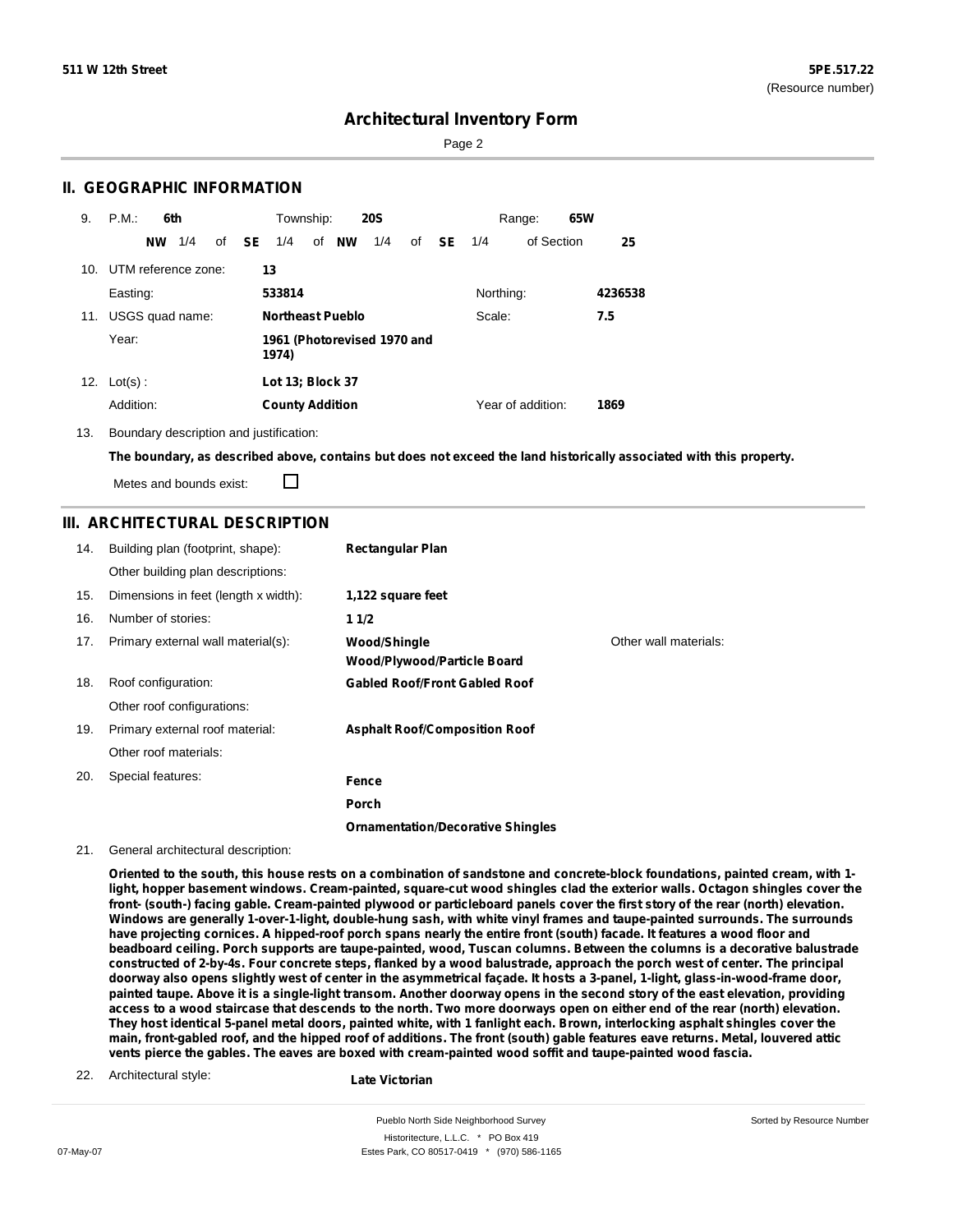Sorted by Resource Number

# **Architectural Inventory Form**

Page 3

Other architectural styles:

Building type:

23. Landscape or special setting features:

This property is located on terrain sloping steeply downward from north to south, with an elevation of around 4,700 feet above mean sea level. The neighborhood features modest, one- and two-story houses. This property is located on the north side of West 12th Street, an east-west-oriented thoroughfare. It is situated between 507 West 12th Street, to the east, and 515 West 12th Street, to the west. A gravel-covered strip separates the sidewalk from the street. Gravel also covers much of the back yard while river rock covers the front yard. Separating the sidewalk from the front yard is a retaining wall of buff-colored, rock-faced, coursed sandstone ashlar, with a pink-colored sandstone cap. A large elm tree grows off the southwest corner of the house. Separating the back yard from a parking area along the alley is a wood picket fence. A covered patio is located along the east **edge of the property, just south of the parking area.**

24. Associated buildings, features or objects: **No associated buildings identified.**

### **IV. ARCHITECTURAL HISTORY**

| 25. | Date of Construction:  | Estimate:                                                                                                                                               | 1903                             | Actual:                                                                                       |  |
|-----|------------------------|---------------------------------------------------------------------------------------------------------------------------------------------------------|----------------------------------|-----------------------------------------------------------------------------------------------|--|
|     | Source of Information: | Sanborn Fire Insurance Maps (for Pueblo, Colorado). New York: Sanborn Map and<br>Publishing Co., 1883, 1886, 1889, 1893, 1904-05, 1904-51, and 1904-52. |                                  |                                                                                               |  |
|     |                        |                                                                                                                                                         | Co. consulted 1886 through 2003. | Pueblo City Directory. Pueblo, Co.; Salt Lake City; Kansas City, Mo.; and others: R.L. Polk & |  |
| 26. | Architect:             | unknown                                                                                                                                                 |                                  |                                                                                               |  |
|     | Source of information: |                                                                                                                                                         |                                  |                                                                                               |  |
| 27. | Builder:               | unknown                                                                                                                                                 |                                  |                                                                                               |  |
|     | Source of information: |                                                                                                                                                         |                                  |                                                                                               |  |
| 28. | Original Owner:        | George E. Cazaly                                                                                                                                        |                                  |                                                                                               |  |
|     | Source of information: | 122.                                                                                                                                                    |                                  | U.S. Census of 1910. Precinct 3, Pueblo, Pueblo County, Colorado. Series T624, roll 124, p.   |  |
|     |                        |                                                                                                                                                         | Co. consulted 1886 through 2003. | Pueblo City Directory. Pueblo, Co.; Salt Lake City; Kansas City, Mo.; and others: R.L. Polk & |  |

Construction history: 29.

> City directories and Sanborn insurance maps suggest that this building existed around 1903. An analysis of the form, style, and materials corroborates this date. The most notable alteration was the expansion of the second story eastward, changing the appearance of the façade. Sanborn maps indicate that this occurred prior to 1951. Additions to the rear elevation occurred after **1970. The building was remodeling into apartments around 2002. The wood shingles were originally unpainted.**

30. Location: **original Date of move(s):** 

### **V. HISTORICAL ASSOCIATIONS**

|     | 31. Original use(s): | <b>Single Dwelling</b>   |
|-----|----------------------|--------------------------|
| 32. | Intermediate use(s): | <b>Single Dwelling</b>   |
|     | 33. Current use(s):  | <b>Multiple Dwelling</b> |
|     | 34. Site type(s):    | <b>Apartment</b>         |

35. Historical background:

The first owner and resident of this house was George E. Cazaly (also spelled Casaly), a conductor for the Missouri Pacific Railway. He lived here with his wife, Louisa; daughter, Hazel; and son, Austin. Also residing here was Hellena C. Waters, Louisa's mother; Max Marion, a boarder; and Jessie Tyler, a maid. George Cazaly was born in Illinois in 1869. He died sometime prior to 1919. Louisa continued to live here through 1935, apparently opening the house to even more boarders.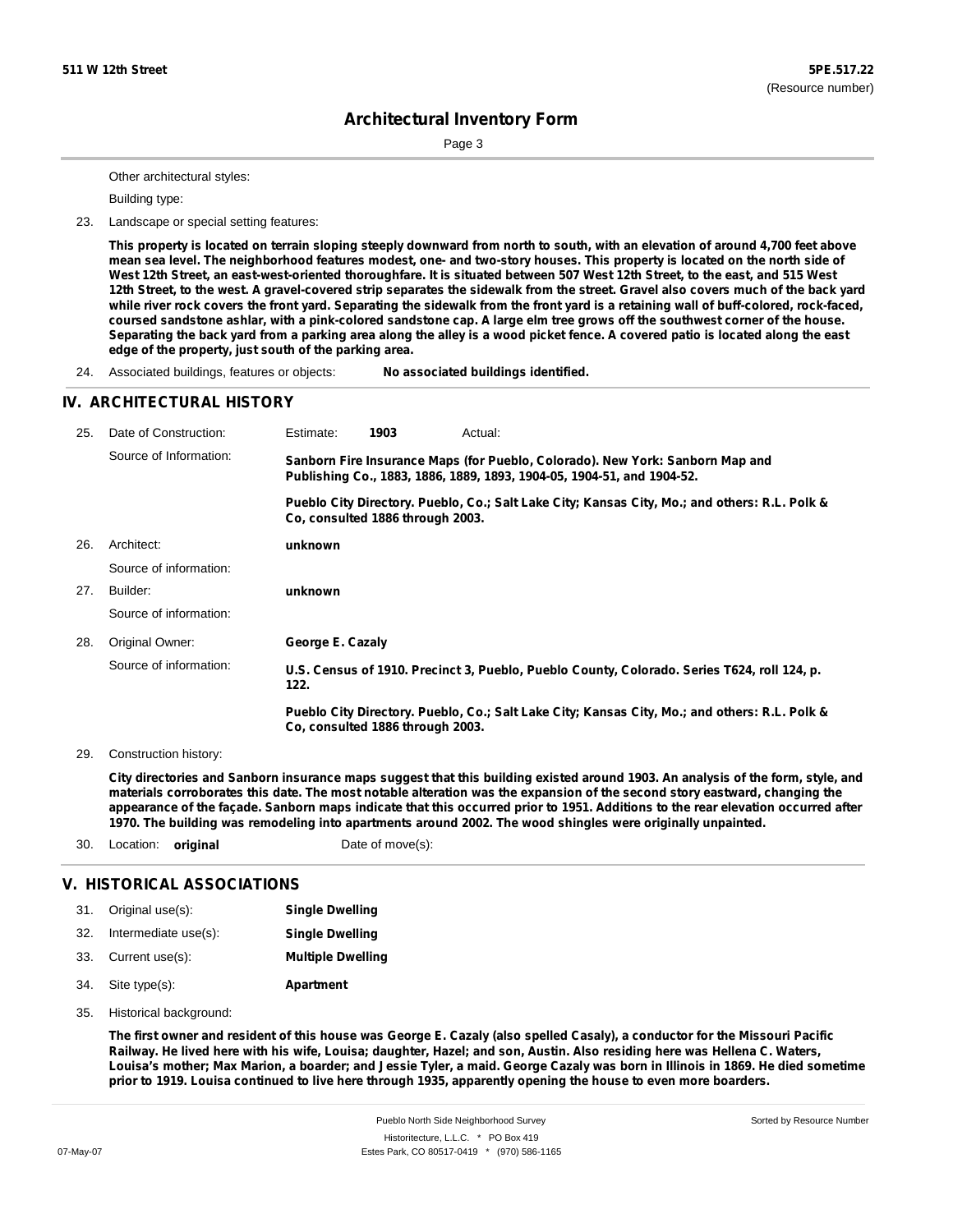Page 4

In 1940, the owner was Jesse Russell Ingle, who resided here with his wife, Bessie P. Ingle. Jesse Ingle was born in Yale, Illinois, on January 22, 1896. He served in World War I. Ingle arrived in Pueblo in 1925 and was employee of the U.S. Postal Service, where he worked for 35 years prior to his retirement in 1957 as superintendent of the finance division. The Ingles were married in 1932 and had five children: Ralph, Howard, Lewis Hughes, Florence (Hopkins), and Louise (Turner). The Ingles lived **here until about 1950. Jesse Ingle died on January 28, 1970.**

Carl D. Bryan was the owner and resident from circa 1950 through 1955. Around 1960, the owner and resident was Floyd L. Steward. June Bryant and Bertha M. Hale owned the property in the late 1970s; June Bryant sold the property in 1992 to Charles J. Leonard and R. Schneider. They eventually sold it to St. Clair Hultsman in 1999. James F. and Susan Lusero, the current **owners, purchased the property in 2002. They currently operate it as an apartment building.**

**Pueblo County Office of Tax Assessor. Property information card [internet].**

**Pueblo City Directory. Pueblo, Co.; Salt Lake City; Kansas City, Mo.; and others: R.L. Polk & Co, consulted 1886 through 2003.**

**U.S. Census of 1910. Precinct 3, Pueblo, Pueblo County, Colorado. Series T624, roll 124, p. 122.**

**"Ingle (Jesse Russell)" [obituary]. Pueblo Chieftain, 30 January 1970, p. 14A.**

**Munch, J. Colorado Cultural Resource Survey, Architectural/Historical Component Form (no. 618), August 1981.**

<sup>36.</sup> Sources of information: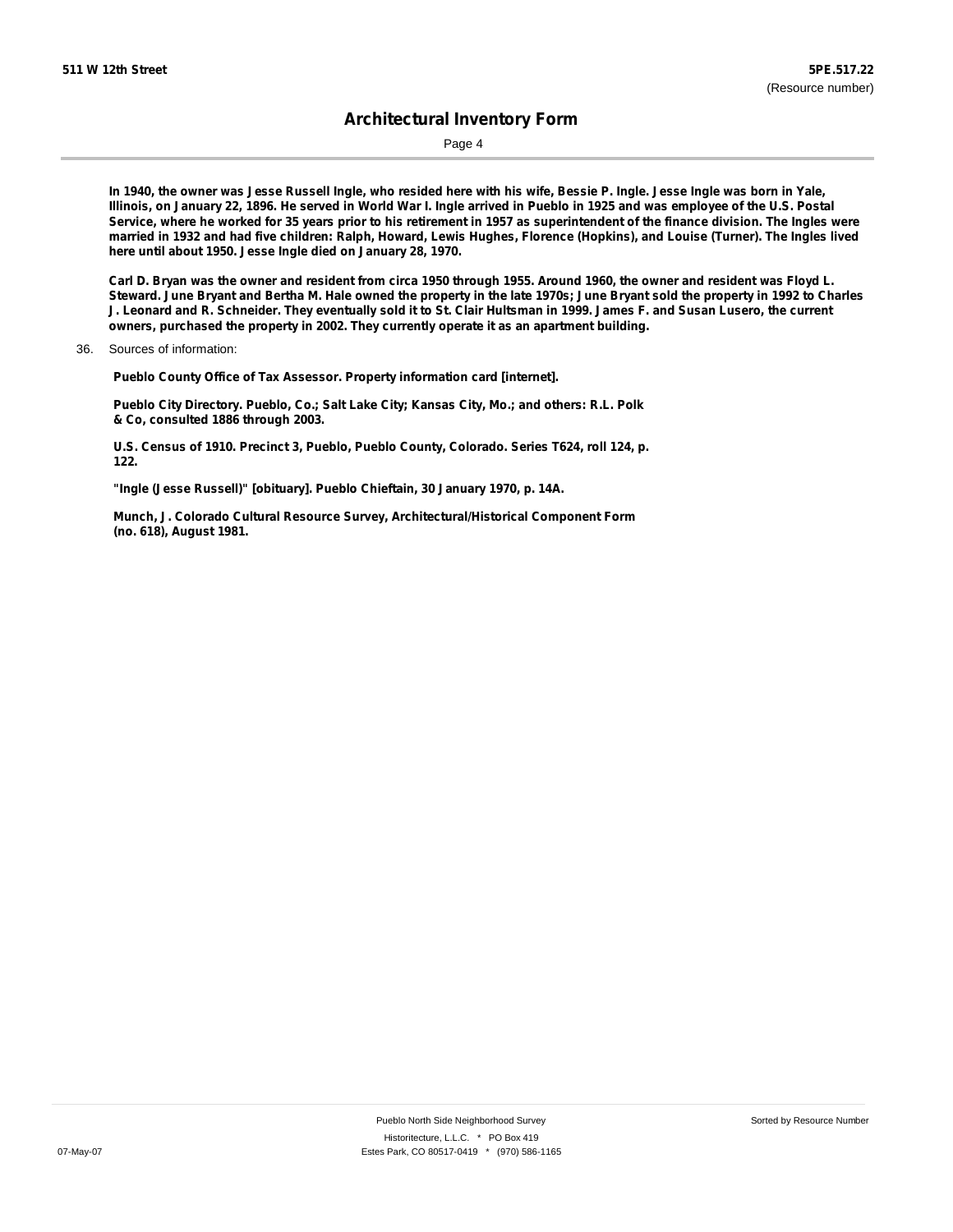Sorted by Resource Number

# **Architectural Inventory Form**

Page 5

|     | <b>VI. SIGNIFICANCE</b>                                                                                                                                                                        |  |  |  |  |  |  |
|-----|------------------------------------------------------------------------------------------------------------------------------------------------------------------------------------------------|--|--|--|--|--|--|
| 37. | Local landmark designation:<br>Yes $\Box$<br>No.<br>$\mathbf{F}_{\mathbf{r}}$                                                                                                                  |  |  |  |  |  |  |
|     | Designation authority:                                                                                                                                                                         |  |  |  |  |  |  |
|     | Date of designation:                                                                                                                                                                           |  |  |  |  |  |  |
| 38. | Applicable National Register criteria:                                                                                                                                                         |  |  |  |  |  |  |
|     |                                                                                                                                                                                                |  |  |  |  |  |  |
|     | A. Associated with events that have made a significant contribution to the broad pattern of our history.<br>B. Associated with the lives of persons significant in our past.<br>$\blacksquare$ |  |  |  |  |  |  |
|     | C. Embodies the distinctive characteristics of a type, period, or method of construction, or represents the work<br>П                                                                          |  |  |  |  |  |  |
|     | of a master, or that possess high artistic values, or represents a significant and distinguished entity whose<br>components may lack individual distinction.                                   |  |  |  |  |  |  |
|     | D. Has yielded, or may be likely to yield, information important in history or prehistory.                                                                                                     |  |  |  |  |  |  |
|     | Qualifies under Criteria Considerations A through G (see manual).<br>$\sim$                                                                                                                    |  |  |  |  |  |  |
|     | Does not meet any of the above National Register criteria.<br>₩                                                                                                                                |  |  |  |  |  |  |
|     | <b>Pueblo Standards for Designation:</b>                                                                                                                                                       |  |  |  |  |  |  |
|     | 1a. History                                                                                                                                                                                    |  |  |  |  |  |  |
|     | $\overline{\mathbf{r}}_1$<br>Have direct association with the historical development of the city, state, or nation; or                                                                         |  |  |  |  |  |  |
|     | <u>1b. History</u>                                                                                                                                                                             |  |  |  |  |  |  |
|     | Be the site of a significant historic event; or<br>$\overline{\phantom{a}}$                                                                                                                    |  |  |  |  |  |  |
|     | 1c. History                                                                                                                                                                                    |  |  |  |  |  |  |
|     | Have direct and substantial association with a person or group of persons who had influence on society.<br>$\overline{\phantom{a}}$                                                            |  |  |  |  |  |  |
|     | 2a. Architecture                                                                                                                                                                               |  |  |  |  |  |  |
|     | Embody distinguishing characteristics of an architectural style or type; or<br>$\Box$                                                                                                          |  |  |  |  |  |  |
|     | 2b. Architecture                                                                                                                                                                               |  |  |  |  |  |  |
|     | Be a significant example of the work of a recognized architect or master builder, or<br>$\Box$                                                                                                 |  |  |  |  |  |  |
|     | 2c. Architecture                                                                                                                                                                               |  |  |  |  |  |  |
|     | Contain elements of architectural design, engineering, materials, craftsmanship, or artistic merit which represent a<br>$\Box$<br>significant or influential innovation;                       |  |  |  |  |  |  |
|     | 2d. Architecture                                                                                                                                                                               |  |  |  |  |  |  |
|     | Portray the environment of a group of people or physical development of an area of the city in an era of history<br>$\Box$<br>characterized by a distinctive architectural style.              |  |  |  |  |  |  |
|     | 3a. Geography                                                                                                                                                                                  |  |  |  |  |  |  |
|     | Have a prominent location or be an established, familiar, and orienting visual feature of the contemporary city, or                                                                            |  |  |  |  |  |  |
|     | 3b. Geography<br>Promote understanding and appreciation of Pueblo's environment by means of distinctive physical characteristics                                                               |  |  |  |  |  |  |
|     | or rarity; or                                                                                                                                                                                  |  |  |  |  |  |  |
|     | 3c. Geography                                                                                                                                                                                  |  |  |  |  |  |  |
|     | Make a special contribution to Pueblo's distinctive character.<br>$\overline{\phantom{a}}$                                                                                                     |  |  |  |  |  |  |
|     | <b>Not Applicable</b>                                                                                                                                                                          |  |  |  |  |  |  |
|     | Does not meet any of the above Pueblo landmark criteria.<br>$\overline{\phantom{a}}$                                                                                                           |  |  |  |  |  |  |
| 39. | Area(s) of Significance:<br><b>Not Applicable</b>                                                                                                                                              |  |  |  |  |  |  |
| 40. | Period of Significance:<br>n/a                                                                                                                                                                 |  |  |  |  |  |  |
| 41. | National:<br>Level of significance:<br>State<br>Local<br>$\mathcal{L}_{\mathcal{A}}$<br>$\Box$                                                                                                 |  |  |  |  |  |  |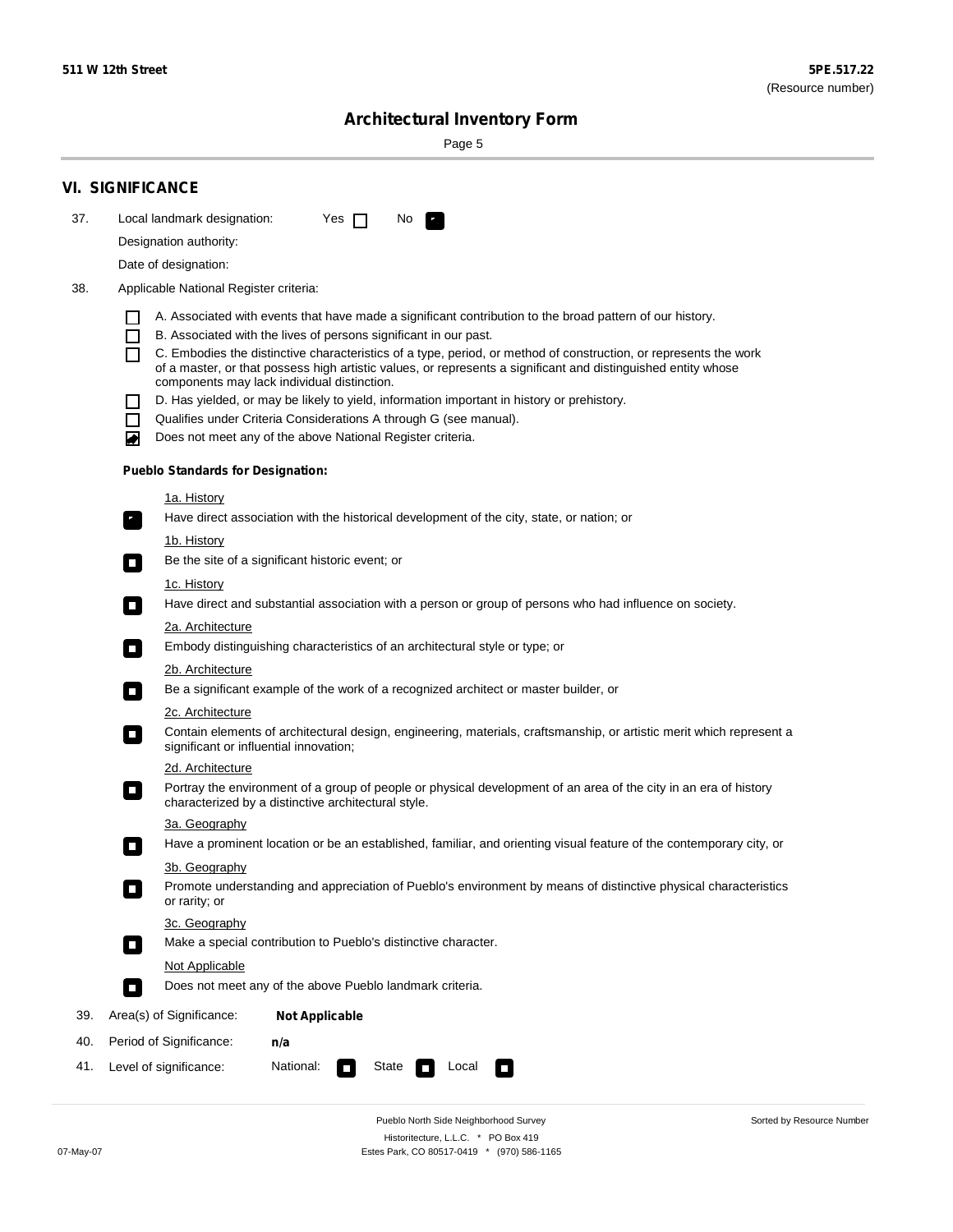Page 6

#### 42. Statement of significance:

This property is historically significant under Pueblo Local Landmark criterion 1A for its association with the development of **Pueblo's North Side Neighborhood, when more architecturally sophisticated buildings like this one joined the smaller,** plainer dwellings originally constructed here. However, the levels of architectural and historical significance, combined with physical integrity, are not to the extent that this property would qualify for individual listing in the National Register of Historic Places, the Colorado State Register of Historic Properties, or as a City of Pueblo Landmark. Nonetheless, it is most **likely a contributing resource within any potential historic district.**

43. Assessment of historic physical integrity related to significance:

Constructed around 1903, this building exhibits a moderately low level of physical integrity relative to the seven aspects of integrity as defined by the National Park Service and the Colorado Historical Society: location, setting, design, materials, workmanship, feeling, and association. The most notable alteration has been an addition to the eastern portion of the second floor, altering the design and feeling of the house. Other additions were constructed after the period of significance, but are **isolated to the rear elevation.**

## **VII. NATIONAL REGISTER ELIGIBILITY ASSESSMENT**

| 44. | National Register eligibility field assessment: |                                                                                                                                                                                                                        |                    | Individually eligible |                     |                              | Not eligible | $\Box$ Need data |
|-----|-------------------------------------------------|------------------------------------------------------------------------------------------------------------------------------------------------------------------------------------------------------------------------|--------------------|-----------------------|---------------------|------------------------------|--------------|------------------|
|     |                                                 | Local landmark eligibility field assessment:                                                                                                                                                                           |                    |                       |                     | $\Box$ Individually eligible | Not eligible | $\Box$ Need data |
| 45. | Is there National Register district potential?  |                                                                                                                                                                                                                        | Yes $\blacksquare$ |                       | $No$ $\blacksquare$ |                              |              |                  |
|     | Discuss:                                        | Pueblo's North Side Neighborhood represents the evolution of the city's professional middle and upper<br>classes. Its diversity of architectural styles and forms directly represents the city's changing economic and |                    |                       |                     |                              |              |                  |

**classes. Its diversity of architectural styles and forms directly represents the city's changing economic and cultural climates. As well, the neighborhood is distinctive because it appears to have evolved independently of the area's dominant industry, steel manufacturing.**

> Yes Yes

Non<sub>d</sub> N/A  $\blacksquare$  No  $\blacksquare$  N/A  $\blacksquare$ 

If there is National Register district potential, is this building contributing:

46. If the building is in existing National Register district, is it contributing:

### **VIII. RECORDING INFORMATION**

| 47. | Photograph numbers): | <b>CD-ROM Photo Disc: North Side Photos</b><br>File Name(s): 12thstw511                                                       |
|-----|----------------------|-------------------------------------------------------------------------------------------------------------------------------|
|     | Negatives filed at:  | <b>Special Collections</b><br><b>Robert Hoag Rawlings Public Library</b><br>100 East Abriendo Avenue<br>Pueblo, CO 81004-4290 |
| 48. | Report title:        | <b>Pueblo North Side Neighborhood Survey</b>                                                                                  |
| 49. | $Date(s)$ :          | 06/14/2005                                                                                                                    |
| 50. | Recorder(s):         | <b>Adam Thomas</b>                                                                                                            |
| 51. | Organization:        | Historitecture, L.L.C.                                                                                                        |
| 52. | Address:             | <b>PO Box 419</b>                                                                                                             |
|     |                      | Estes Park, CO 80517-0419                                                                                                     |
| 53. | Phone number(s):     | (970) 586-1165                                                                                                                |
|     |                      |                                                                                                                               |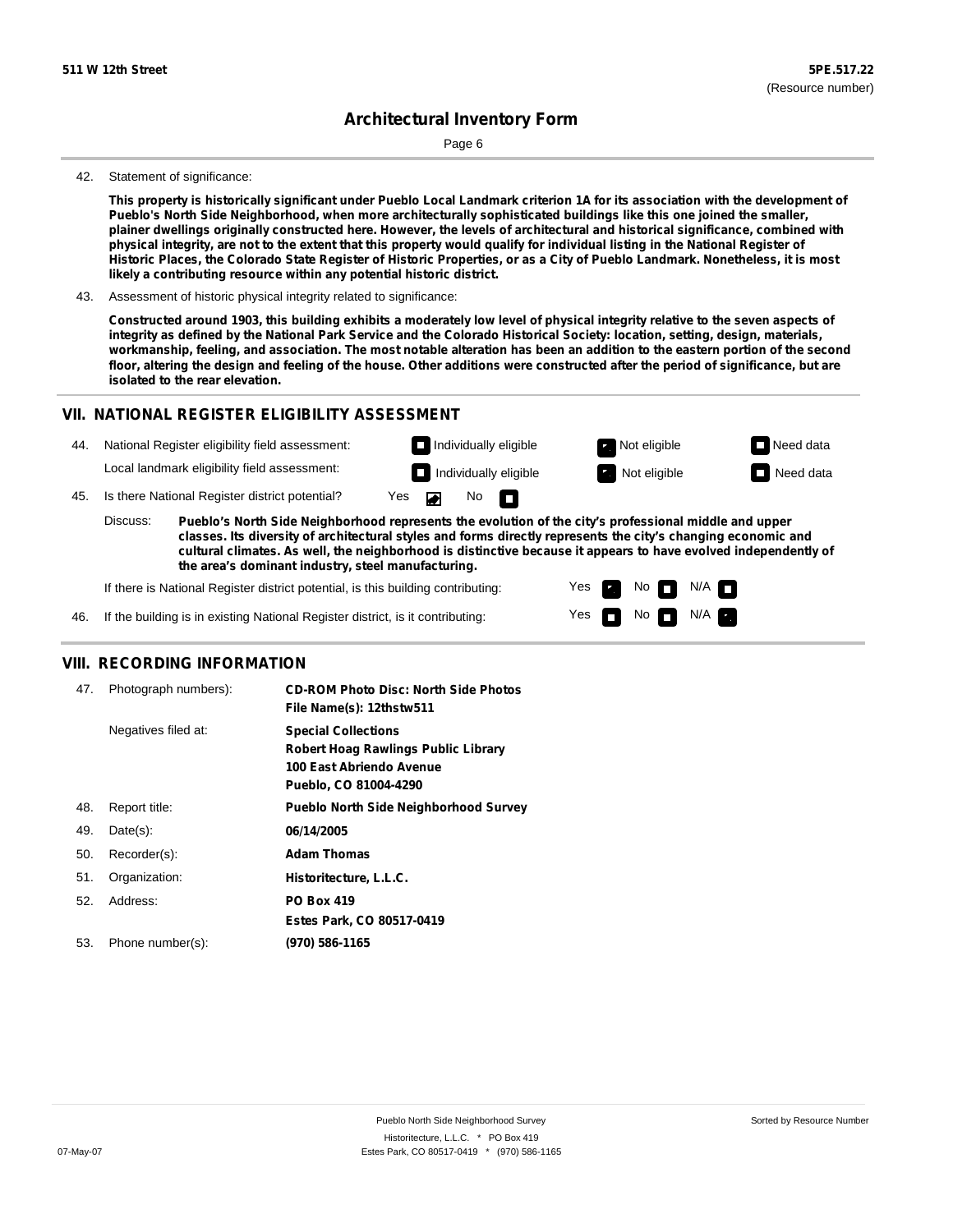Page 7